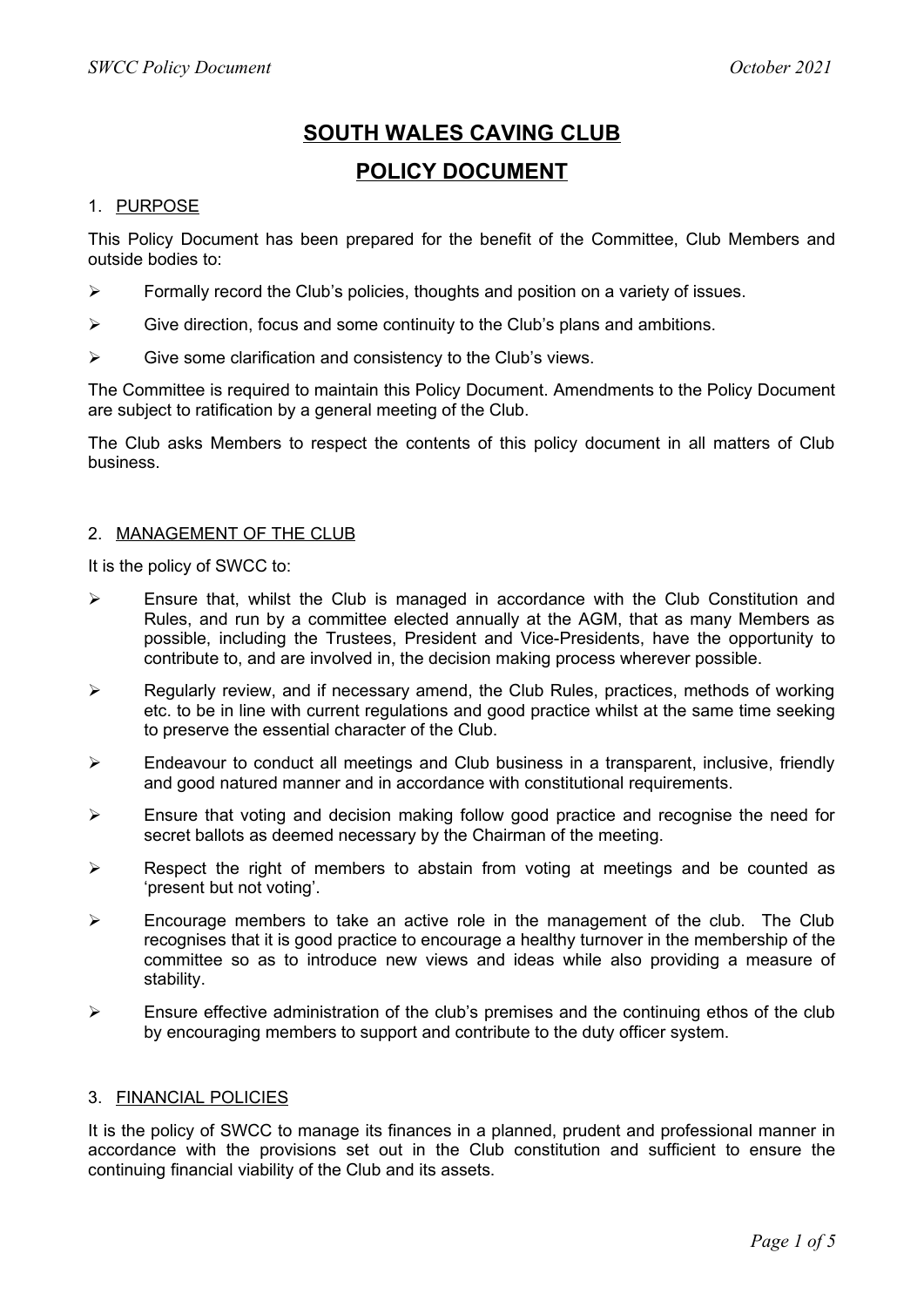It is the policy of SWCC to set procedures for financial management. These are to audit its accounts on an annual basis, to keep financial records in an electronic format, and require the elected Treasurer to manage the finances in accordance with the Constitution, Rules and this document.

# 4. EXTERNAL RELATIONS

It is the policy of SWCC:

- $\triangleright$  To be a respected voice in matters speleological.
- $\triangleright$  To ensure that persons representing the club do so with proper mandate.
- $\triangleright$  To be considered by cavers as a welcoming base for caving in South Wales.
- $\triangleright$  To provide basic good value accommodation for: Members, guests of Members and visitors including, but not limited to, members of other caving clubs and societies.
- $\triangleright$  To support the wider community where practical and maintain friendly relations with its neighbours.
- $\triangleright$  To be a responsible landlord and landowner.
- $\triangleright$  To support and promote the safe, and responsible, enjoyment of the outdoor and underground environment through the voluntary ethos of club based caving and other 'not for profit' organisations which are open to all who have the necessary interest and initiative.
- $\triangleright$  To recognise that 'commercial' caving has a part to play in introducing some, especially young, people to caving, and also in providing some aspects of specialist training.
- $\triangleright$  That in the particular case of sensitive caves, SWCC believes that access for 'commercial' caving should be restricted to occasions when a clear and definable benefit to the wider caving community can be demonstrated.
- $\triangleright$  To encourage Members who are planning digging and new exploration to consult landowners / regulatory authorities and to seek appropriate permissions.

# 5. INTERNAL RELATIONS

It is the policy of SWCC to:

- $\triangleright$  Respect the opinions of all Members and protect their right to express them in all club forums.
- $\triangleright$  Accept no liability for losses incurred by Members.

# 6. MEMBERSHIP

It is the policy of SWCC to:

- $\triangleright$  Encourage application for Provisional Membership from anyone, subject to any constraints on the total number of Members as may be necessary from time to time.
- $\triangleright$  Ensure that the Full Membership application procedure is understood by all and efficiently carried out.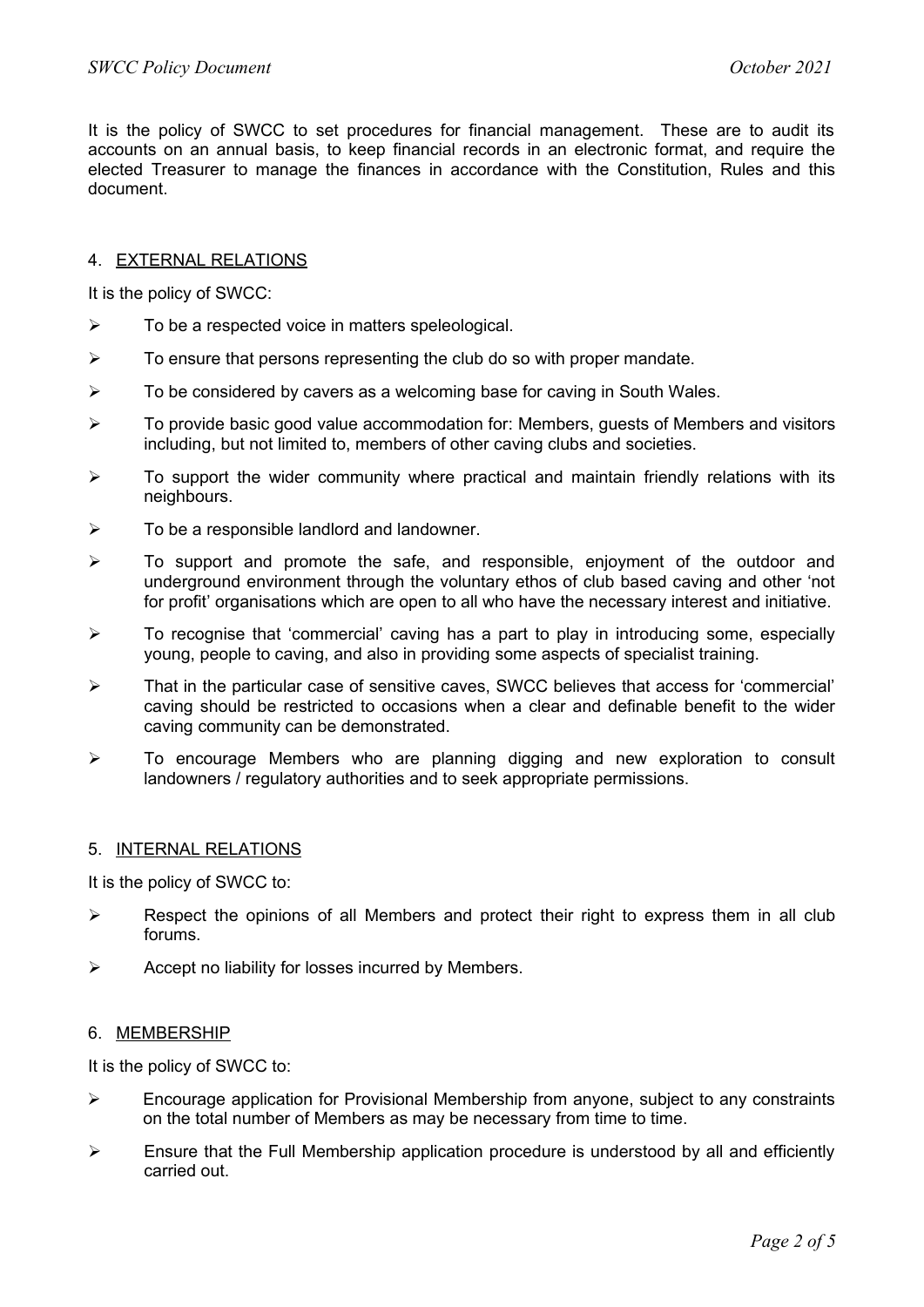# 7. CONSERVATION AND ACCESS

It is the policy of SWCC to:

- $\triangleright$  Support the British Caving Association (BCA) Cave Conservation Policy.
- $\triangleright$  Seek to maintain and improve reasonable access to all caves, for all bone-fide club cavers and 'not for profit' organisations commensurate with the need to preserve subterranean flora, fauna and other special features.
- $\triangleright$  Help protect and maintain the cave environment for the benefit of future generations.
- $\triangleright$  Restrict commercially orientated or 'for profit' caving activity to such areas as are appropriate for commercial caving.

#### 8. LIBRARY

It is the policy of SWCC to maintain, and develop, in a cost effective manner, its library of speleologically related material and to provide reasonable access for Members to that library, commensurate with the need to safeguard the material and ensure that it is kept in good order.

#### 9. PUBLICATIONS

It is the policy of SWCC to:

- $\triangleright$  Publicise and record its activities and achievements in appropriate media.
- $\triangleright$  Exchange copies of its publications with other caving clubs.
- $\triangleright$  Offer for sale copies of posters, surveys etc. as available from time to time.

# 10. CLUB PROPERTY

It is the policy of SWCC to maintain and/or improve all property that it owns in accordance with current legislation and local planning requirements, and in a manner which befits the use and setting of that property but which retains the essential character and ethos of the Club.

It is the policy of SWCC to plan and approve all works to Club property through open and transparent processes which include proper consultation with all relevant authorities.

#### 11. CAVE EXPLORATION

It is the policy of SWCC to:

- $\triangleright$  Support cave discovery, exploration and surveying activities.
- $\triangleright$  Respect active digs currently being undertaken by other cavers.

# 12. CAVE RESCUE

It is the policy of SWCC to support the provision of an efficient cave rescue organisation.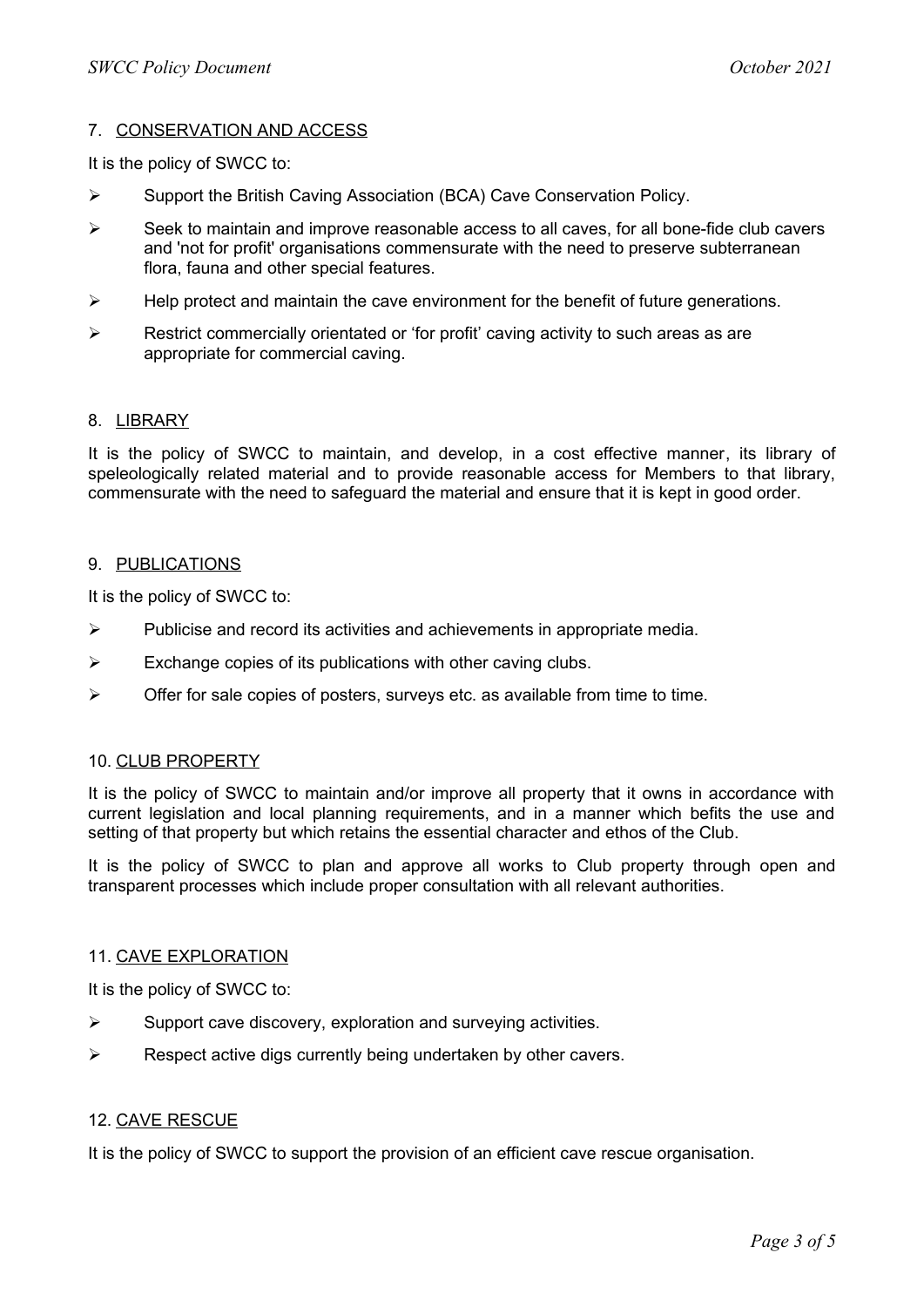# 13. FIXED AIDS

It is the policy of SWCC to maintain a number of approved Fixed Aids within certain caves as defined, and in accordance with the limitations specified, on a prominently displayed notice in the Club HQ at 1-10 Powell Street.

It is the policy of SWCC to approve Fixed Aids where such aids:

- $\triangleright$  produce a significant increase in caver safety and/or
- $\triangleright$  produce a significant reduction in wear and tear by virtue of removing the need repeatedly to install and remove temporary aids and/or
- $\triangleright$  produce a significant improvement in terms of cave conservation.

It is the policy of SWCC to discourage un-approved fixed aids which conflict with the interests of cave conservation.

It is the policy of SWCC to ensure that the procedures and processes for approving new Fixed Aids are based upon proper consultation with relevant authorities and are transacted in an open and transparent manner.

It is the policy of SWCC to ensure that all approved Fixed Aids are installed in a safe manner and that a proper regime is operated for their regular inspection and maintenance.

#### 14. TRAINING

It is the policy of SWCC to:

- $\triangleright$  Encourage and, where possible, assist Members to develop their interest and expertise in caving and related matters.
- $\triangleright$  Encourage Members to cave safely.

# 15. EQUAL OPPORTUNITIES

It is the policy of SWCC to:

- $\triangleright$  Value individual and cultural diversity.
- $\triangleright$  Be committed to the goal of treating all people as equal, irrespective of colour, ethnic origin, sex, marital status, sexual orientation, age, beliefs or disability.
- $\triangleright$  Be pro-active in discouraging behaviour that may be considered discriminatory.
- $\triangleright$  Ensure that its policy with respect to equal opportunities and discrimination extends to all aspects of the Club's activities including those of landowner and cave access management.

#### 16. CARE OF YOUNG PERSONS

It is the policy of SWCC to:

- $\triangleright$  Recognise its duty of care to children and young persons (under 18), as laid out in the relevant legislation.
- $\triangleright$  Recognise that the relevant legislation includes sexual, emotional and physical abuse as well as neglect.